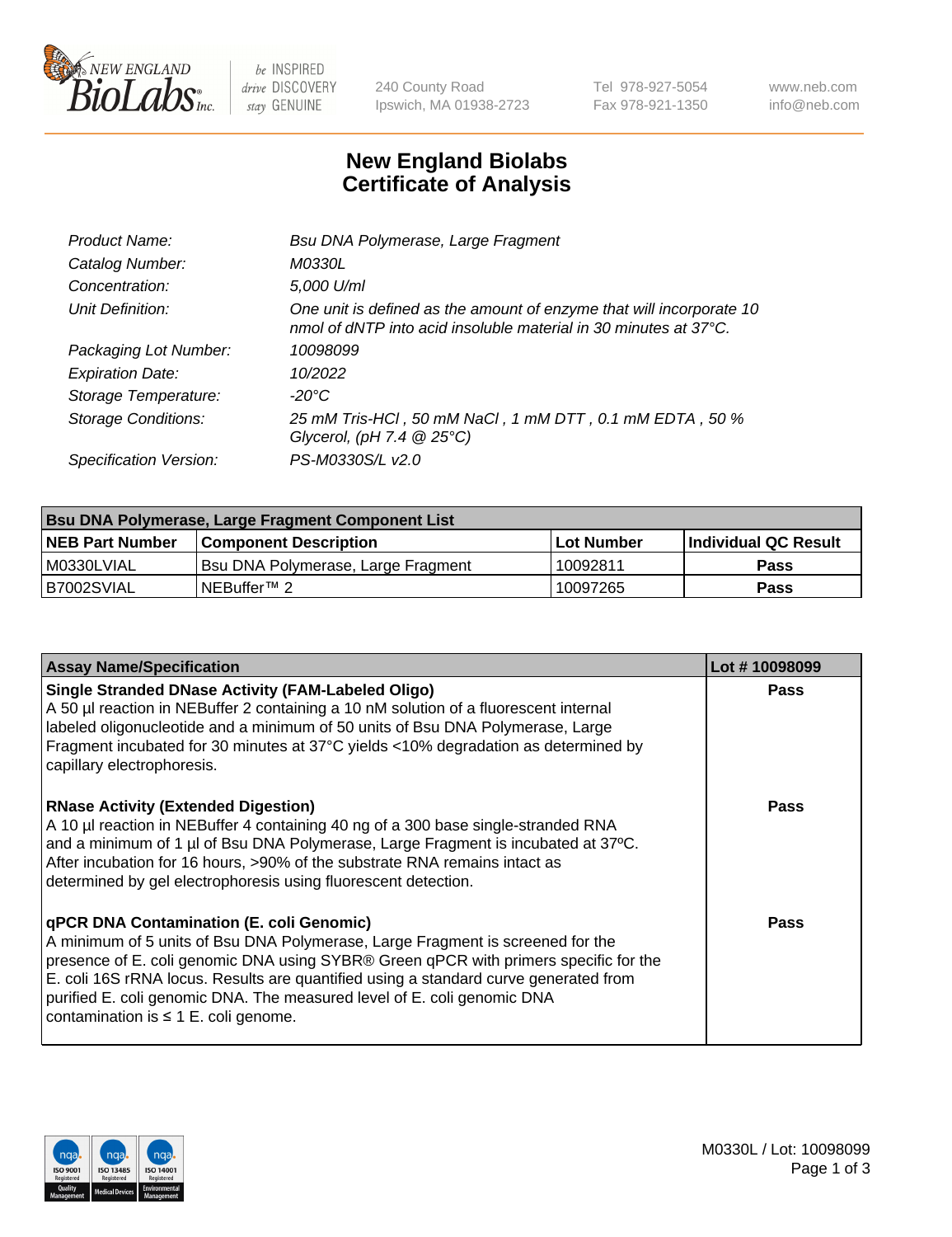

be INSPIRED drive DISCOVERY stay GENUINE

240 County Road Ipswich, MA 01938-2723 Tel 978-927-5054 Fax 978-921-1350

www.neb.com info@neb.com

| <b>Assay Name/Specification</b>                                                                                                                                                                                                                                                                                                                                                                 | Lot #10098099 |
|-------------------------------------------------------------------------------------------------------------------------------------------------------------------------------------------------------------------------------------------------------------------------------------------------------------------------------------------------------------------------------------------------|---------------|
| <b>Protein Purity Assay (SDS-PAGE)</b><br>Bsu DNA Polymerase, Large Fragment is ≥ 97% pure as determined by SDS-PAGE analysis<br>using Coomassie Blue detection.                                                                                                                                                                                                                                | <b>Pass</b>   |
| <b>Phosphatase Activity (pNPP)</b><br>A 200 µl reaction in 1M Diethanolamine, pH 9.8, 0.5 mM MgCl2 containing 2.5 mM<br>p-Nitrophenyl Phosphate (pNPP) and a minimum of 100 units Bsu DNA Polymerase, Large<br>Fragment incubated for 4 hours at 37°C yields <0.0001 unit of alkaline phosphatase<br>activity as determined by spectrophotometric analysis.                                     | Pass          |
| <b>Non-Specific DNase Activity (16 Hour)</b><br>A 50 µl reaction in NEBuffer 2 containing 1 µg of T3 or T7 DNA in addition to a<br>reaction containing Lambda-HindIII DNA and a minimum of 5 units of Bsu DNA<br>Polymerase, Large Fragment incubated for 16 hours at 37°C results in a DNA pattern<br>free of detectable nuclease degradation as determined by agarose gel<br>electrophoresis. | Pass          |
| <b>Exonuclease Activity (Radioactivity Release)</b><br>A 50 µl reaction in NEBuffer 2 containing 1 µg of a mixture of single and<br>double-stranded [3H] E. coli DNA and a minimum of 50 units of Bsu DNA Polymerase,<br>Large Fragment incubated for 4 hours at 37°C releases <0.1% of the total<br>radioactivity.                                                                             | Pass          |
| <b>Endonuclease Activity (Nicking)</b><br>A 50 µl reaction in NEBuffer 2 containing 1 µg of supercoiled PhiX174 DNA and a<br>minimum of 50 units of Bsu DNA Polymerase, Large Fragment incubated for 4 hours at<br>37°C results in <10% conversion to the nicked form as determined by agarose gel<br>electrophoresis.                                                                          | Pass          |

This product has been tested and shown to be in compliance with all specifications.

One or more products referenced in this document may be covered by a 3rd-party trademark. Please visit <www.neb.com/trademarks>for additional information.